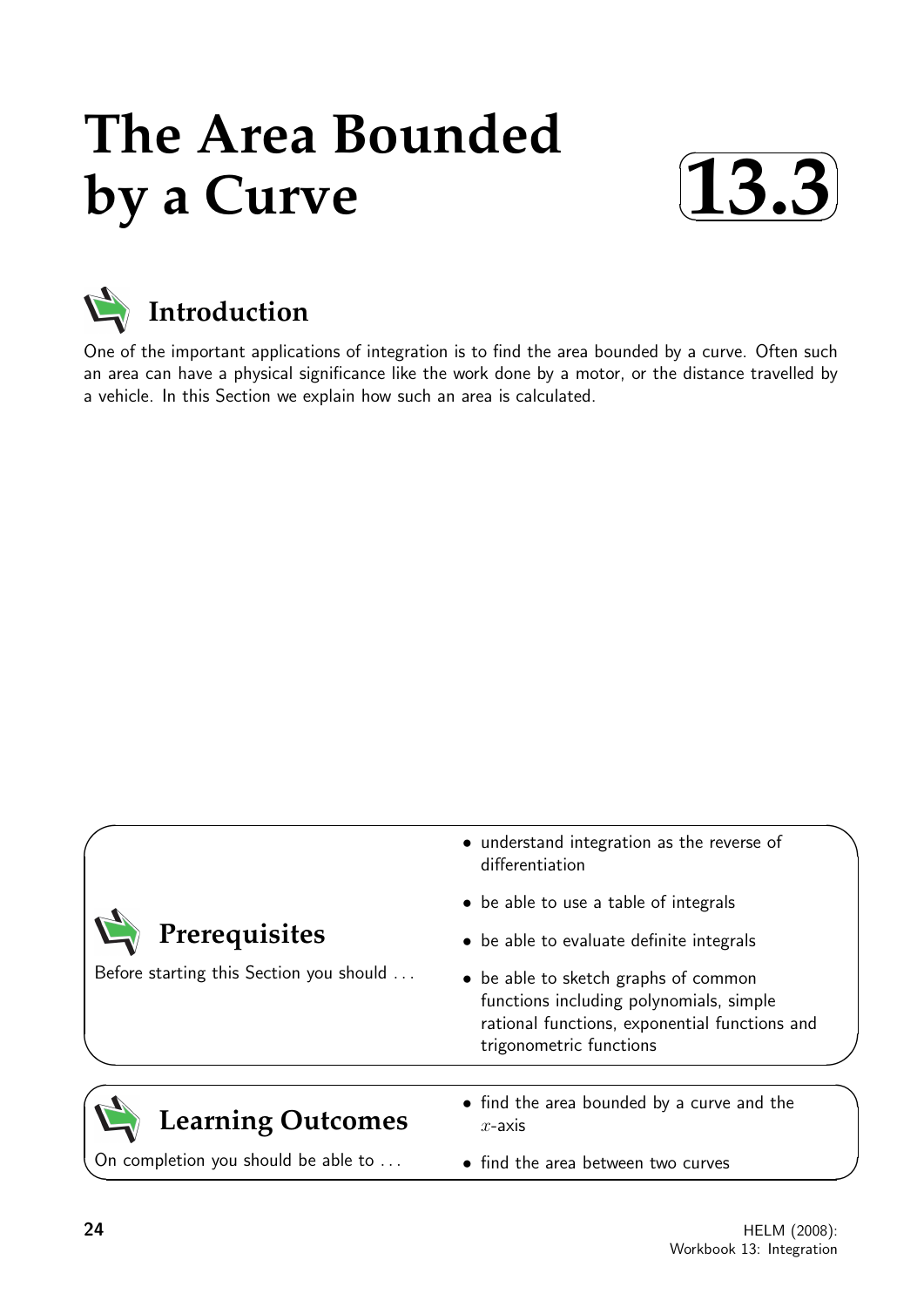

### **1. Calculating the area under a curve**

Let us denote the area under  $y = f(x)$  between a fixed point a and a variable point x by  $A(x)$ :



#### Figure 6

 $A(x)$  is clearly a function of x since as the upper limit changes so does the area. How does the area change if we change the upper limit by a very small amount  $\delta x$ ? See Figure 7 below.



#### Figure 7

To a good approximation the change in the area is:

$$
A(x + \delta x) - A(x) \approx f(x)\delta x
$$

[This is because the shaded area is approximately a rectangle with base  $\delta x$  and height  $f(x)$ .] This approximation gets better and better as  $\delta x$  gets smaller and smaller. Rearranging gives:

$$
f(x) \approx \frac{A(x + \delta x) - A(x)}{\delta x}
$$

Clearly, in the limit as  $\delta x \rightarrow 0$  we have

$$
f(x) = \lim_{\delta x \to 0} \frac{A(x + \delta x) - A(x)}{\delta x}
$$

But this limit on the right-hand side is the **derivative** of  $A(x)$  with respect to x so

$$
f(x) = \frac{dA(x)}{dx}
$$

Thus  $A(x)$  is an **indefinite integral** of  $f(x)$  and we can therefore write:

$$
A(x) = \int f(x)dx
$$

Now the area under the curve from a to b is clearly  $A(b) - A(a)$ . But remembering our shorthand notation for this difference, introduced in the last Section we have, finally

$$
A(b) - A(a) \equiv \left[ A(x) \right]_a^b = \int_a^b f(x) dx
$$

We conclude that the area under the curve  $y = f(x)$  from a to b is given by the definite integral of  $f(x)$  from a to b.

HELM (2008): Section 13.3: The Area Bounded by a Curve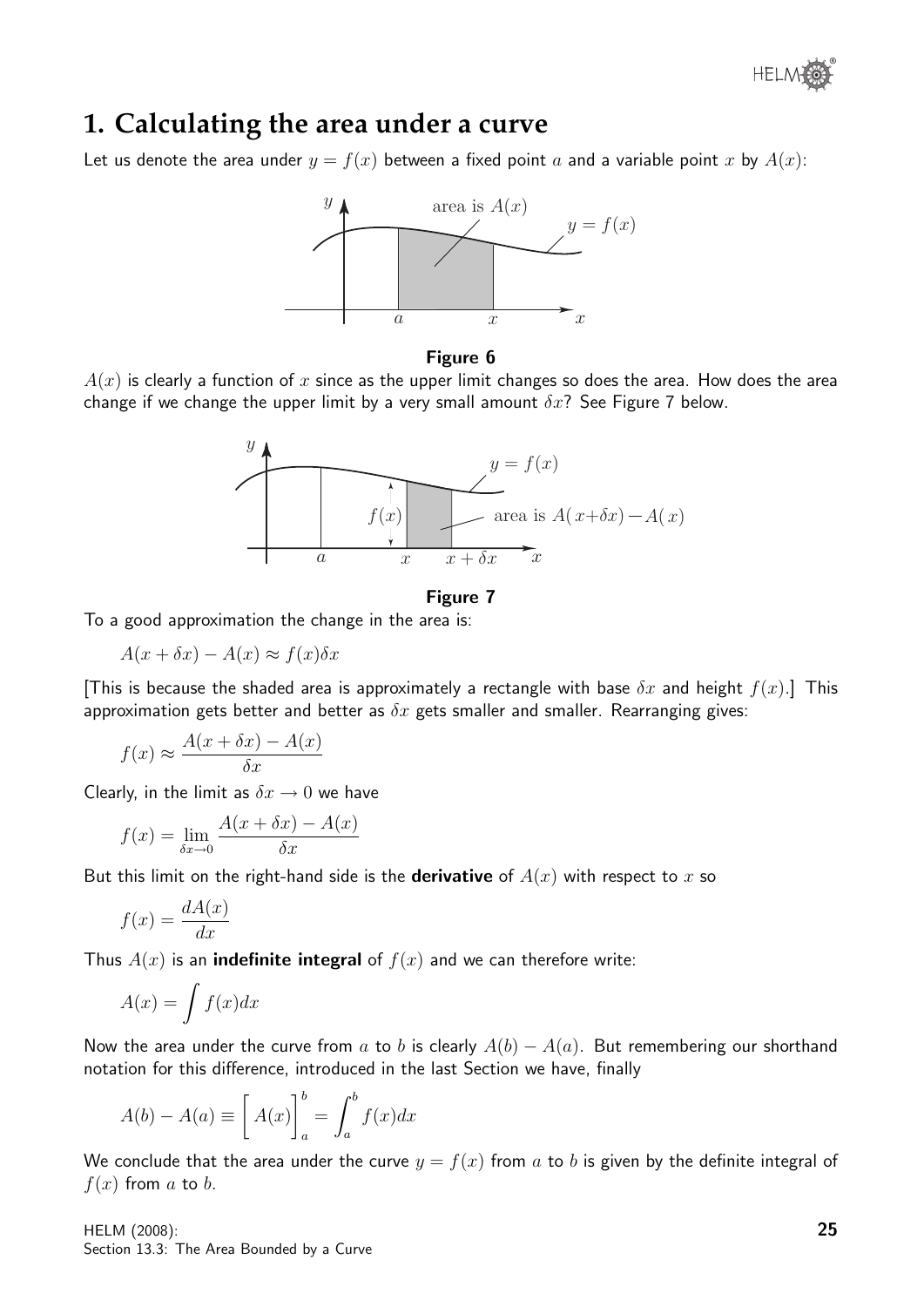## **2. The area bounded by a curve lying above the x-axis**

Consider the graph of the function  $y = f(x)$  shown in Figure 8. Suppose we are interested in calculating the area underneath the graph and above the x-axis, between the points where  $x = a$ and  $x = b$ . When such an area lies entirely above the x-axis, as is clearly the case here, this area is given by the definite integral  $\int_a^b f(x)\,dx.$ 







The area under the curve  $y = f(x)$ , between  $x = a$  and  $x = b$  is given by  $\qquad \int^b$ a  $f(x) dx$ when the curve lies entirely above the x-axis between  $a$  and  $b$ .

### **Example 12**

Calculate the area bounded  $y = x^{-1}$  and the x-axis, between  $x = 1$  and  $x = 4$ .

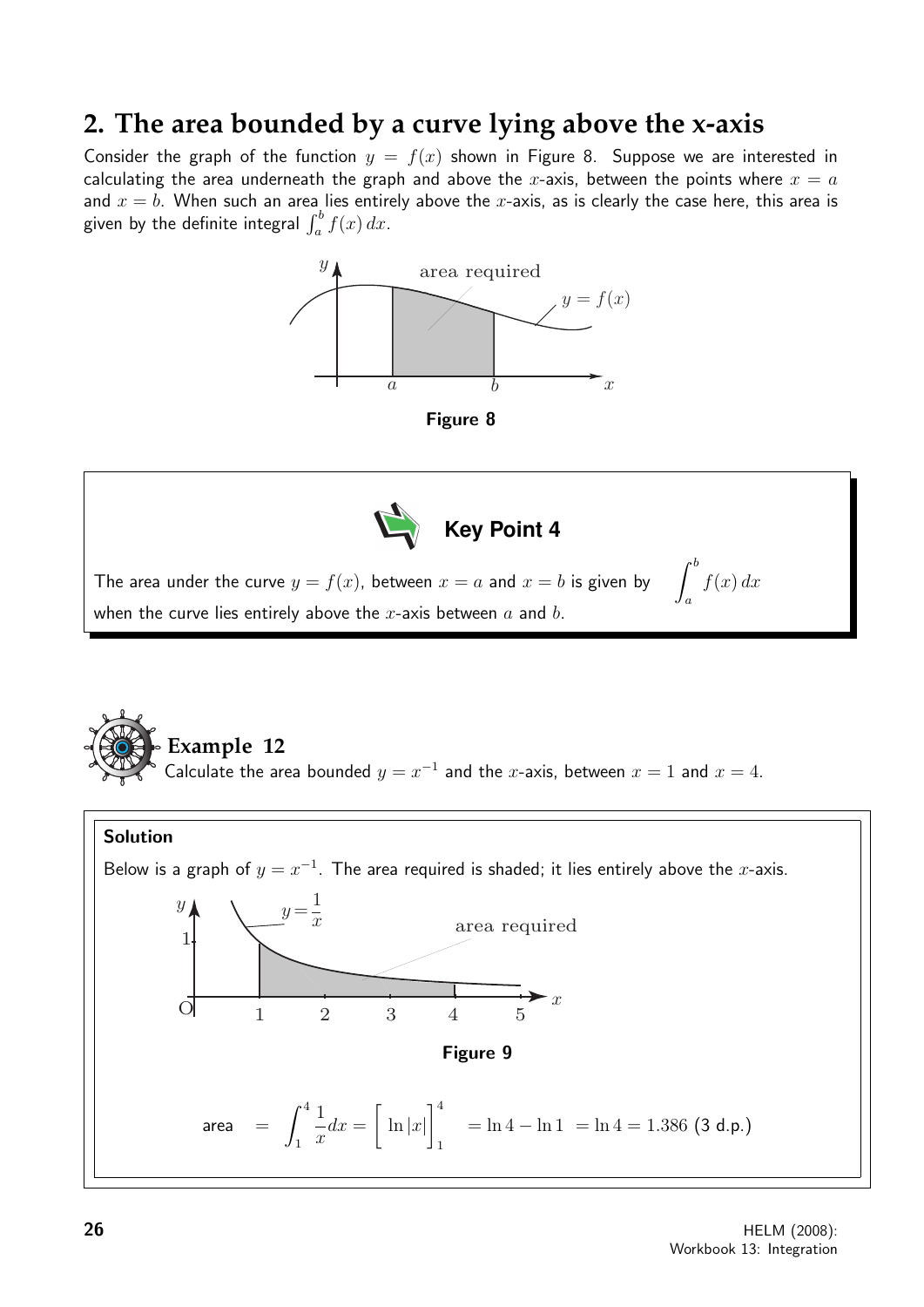

Find the area bounded by the curve  $y = \sin x$  and the x-axis between  $x = 0$  and  $x = \pi$ . (The required area is shown in the figure. Note that it lies entirely above the  $x$ -axis.)







Find the area under  $f(x) = e^{2x}$  from  $x = 1$  to  $x = 3$  given that the exponential function  $e^{2x}$  is always positive.

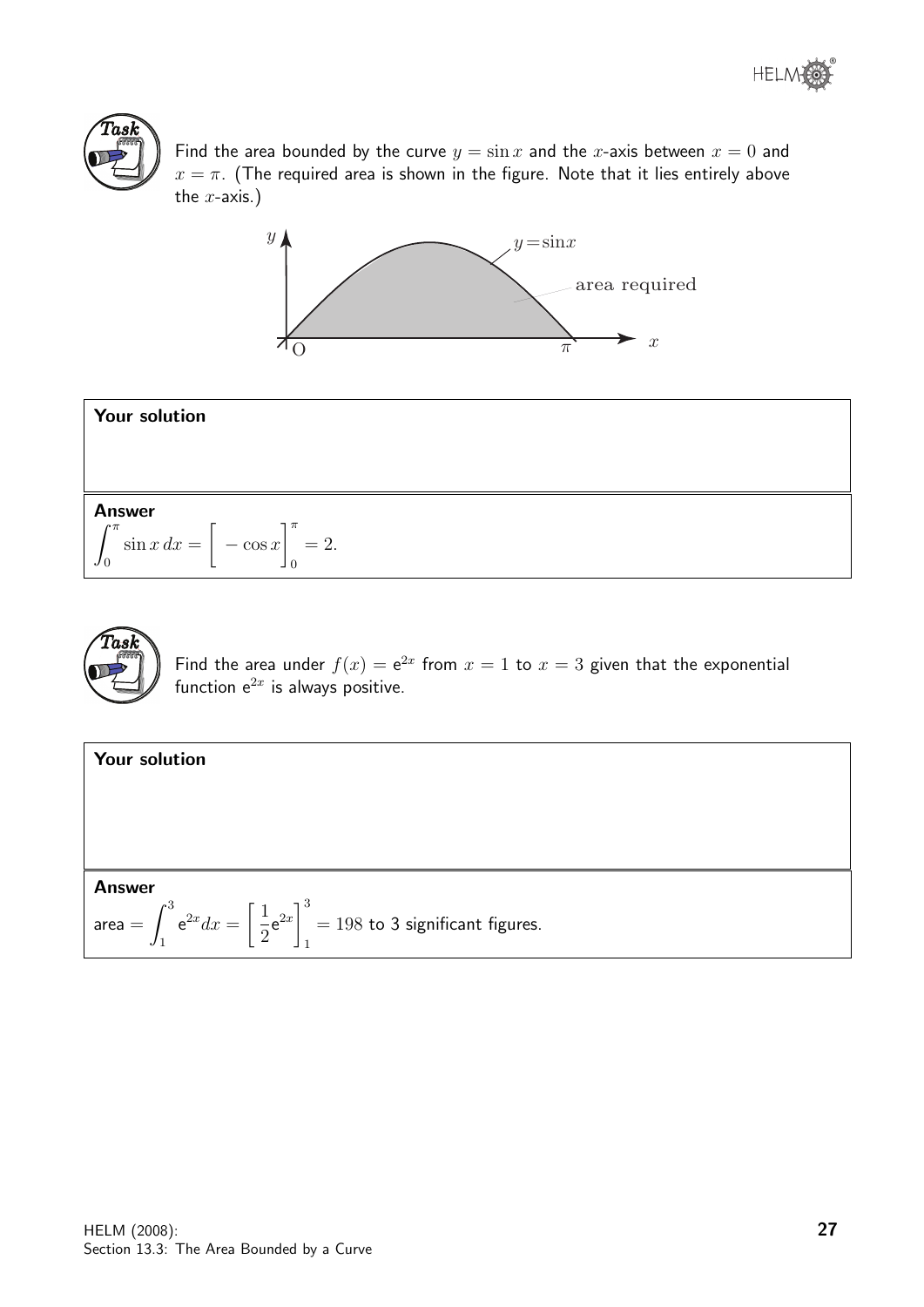

The figure shows the graphs of  $y = \sin x$  and  $y = \cos x$  for  $0 \le x \le \frac{1}{2}$  $\frac{1}{2}\pi$ . The two graphs intersect at the point where  $x=\frac{1}{4}$  $\frac{1}{4}\pi$ . Find the shaded area.



Figure 10

### Solution

To find the shaded area we could calculate the area under the graph of  $y = \sin x$  for x between 0 and  $\frac{1}{4}\pi$ , and subtract this from the area under the graph of  $y=\cos x$  between the same limits. Alternatively the two processes can be combined into one and we can write

shaded area 
$$
= \int_0^{\pi/4} (\cos x - \sin x) dx
$$

$$
= \left[ \sin x + \cos x \right]_0^{\pi/4}
$$

$$
= (\sin \frac{1}{4}\pi + \cos \frac{1}{4}\pi) - (\sin 0 + \cos 0)
$$

$$
= (\frac{1}{\sqrt{2}} + \frac{1}{\sqrt{2}}) - (0 + 1) = \frac{2}{\sqrt{2}} - 1 = \sqrt{2} - 1
$$

So the numeric value of the integral is  $\frac{2}{\sqrt{2}}$  $\frac{2}{2}-1=0.414$  to 3 d.p.. (Alternatively you can use your calculator to obtain this result directly by evaluating sin  $\pi$ 4 and cos  $\pi$ 4 .)

### **Exercises**

In each question you should check that the required area lies entirely above the horizontal axis.

- 1. Find the area under the curve  $y = 7x^2$  and above the x-axis between  $x = 2$  and  $x = 5$ .
- 2. Find the area bounded by the curve  $y = x^3$  and the x-axis between  $x = 0$  and  $x = 2$ .
- 3. Find the area bounded by the curve  $y = 3t^2$  and the t-axis between  $t = -3$  and  $t = 3$ .
- 4. Find the area under  $y = x^{-2}$  between  $x = 1$  and  $x = 10$ .

| <b>Answer</b> |                              |  |
|---------------|------------------------------|--|
|               | 1. 273, 2. 4, 3. 54, 4. 0.9. |  |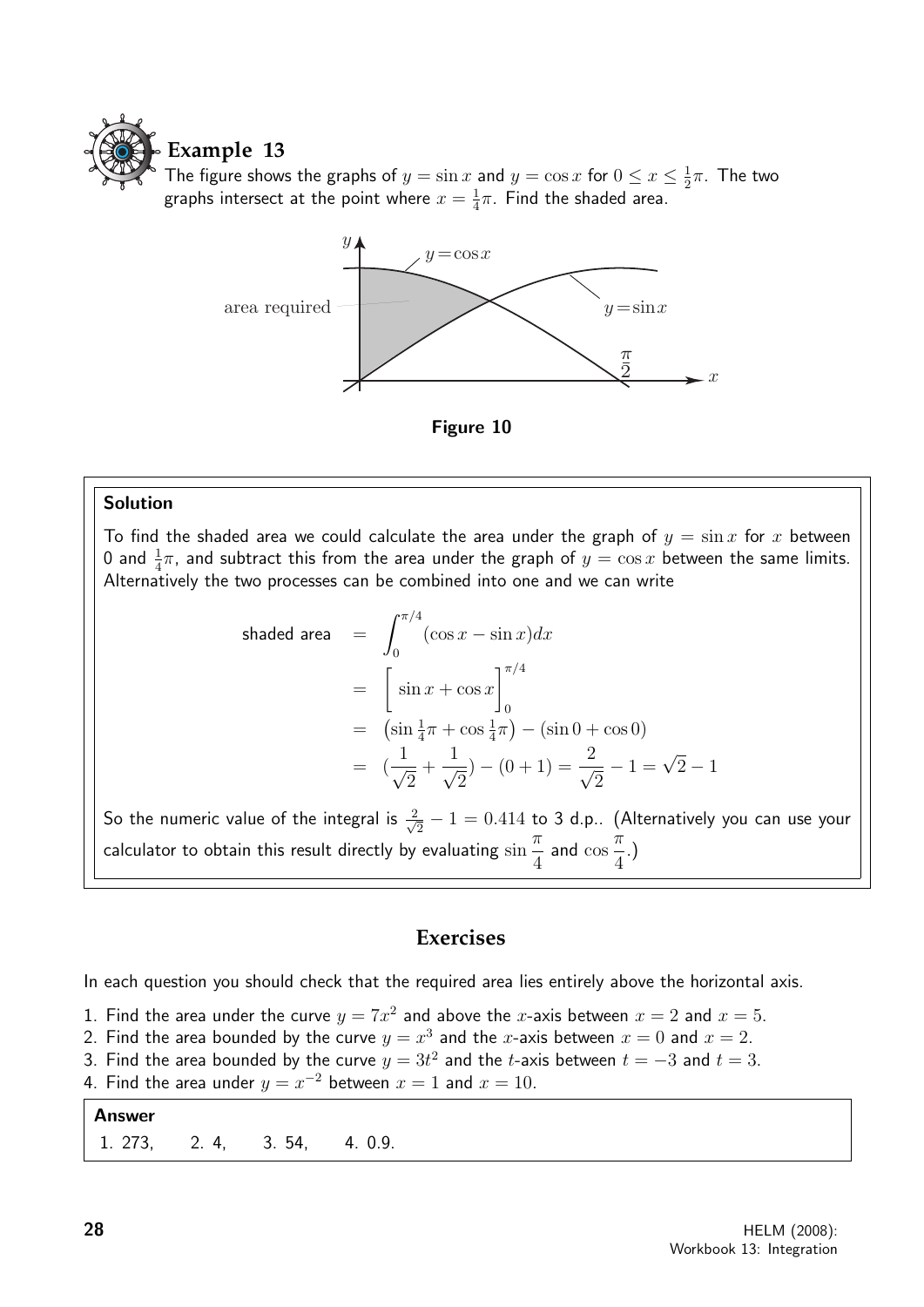# **3. The area bounded by a curve, not entirely above the x-axis**

Figure 11 shows a graph of  $y = -x^2 + 1$ .



Figure 11

The shaded area is bounded by the  $x$ -axis and the curve, but lies entirely below the  $x$ -axis. Let us evaluate the integral  $\int_1^2(-x^2+1)dx$ .

$$
\int_{1}^{2} (-x^{2} + 1)dx = \left[ -\frac{x^{3}}{3} + x \right]_{1}^{2}
$$

$$
= \left( -\frac{2^{3}}{3} + 2 \right) - \left( -\frac{1^{3}}{3} + 1 \right)
$$

$$
= -\frac{7}{3} + 1 = -\frac{4}{3}
$$

The evaluation of the area yields a negative quantity. There is, of course, no such thing as a negative area. The area is actually  $\frac{4}{3}$ , and the negative sign is an indication that the area lies below the  $x$ -axis. (However, in applications of integration such as work/energy or distance travelled in a given direction negative values can be meaningful.)

If an area contains parts both above and below the horizontal axis, care must be taken when calculating this area. It is necessary to determine which parts of the graph lie above the horizontal axis and which lie below. Separate integrals need to be calculated for each 'piece' of the graph. This idea is illustrated in the next Example.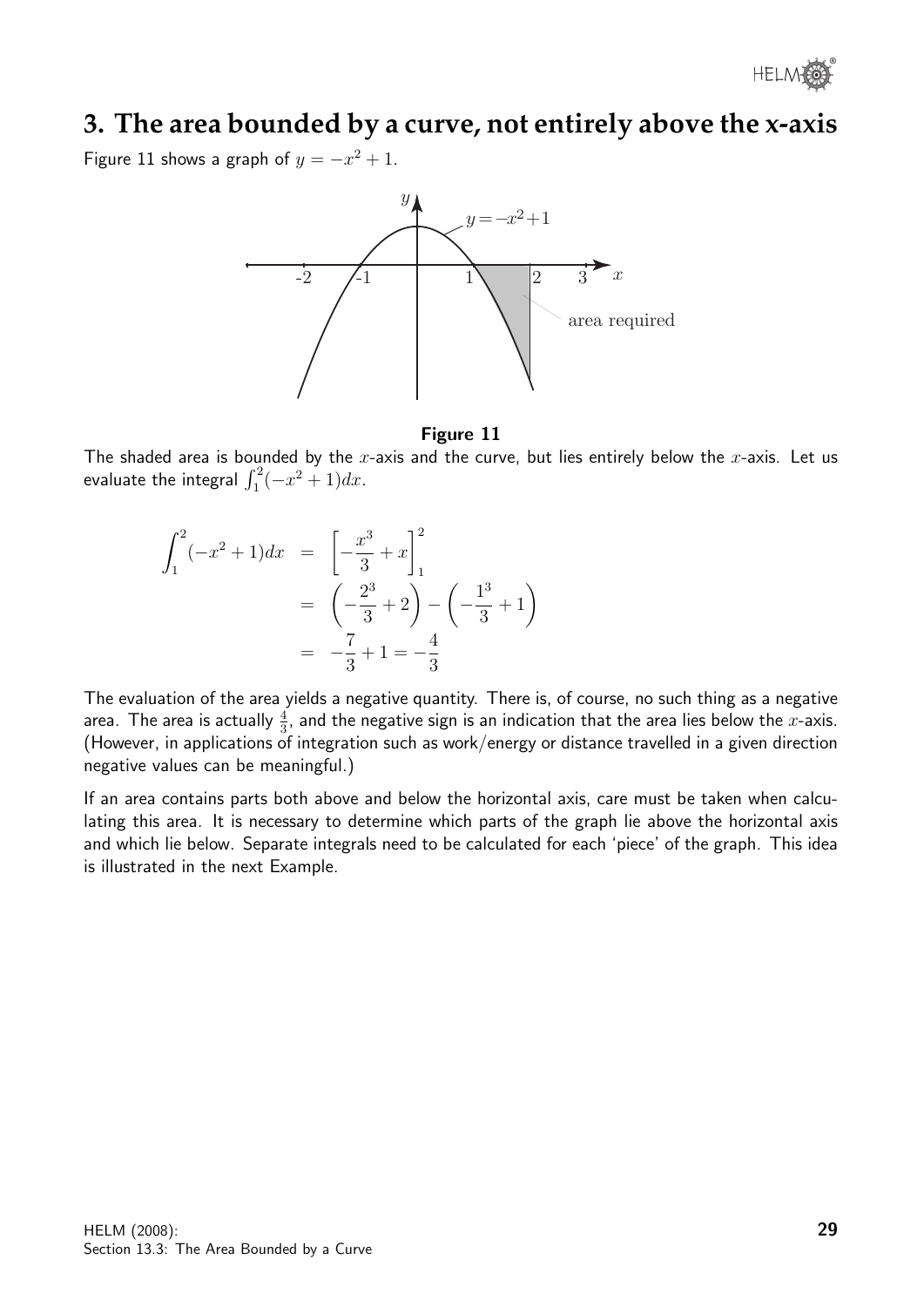

Find the total area enclosed by the curve  $y = x^3 - 5x^2 + 4x$  and the x-axis between  $x = 0$  and  $x = 3$ .

### Solution

We need to determine which parts of the graph lie above and which lie below the  $x$ -axis. To do this it is helpful to consider where the graph cuts the  $x$ -axis. So we consider the function  $x^3 - 5x^2 + 4x$ and look for its zeros

$$
x^{3} - 5x^{2} + 4x = x(x^{2} - 5x + 4) = x(x - 1)(x - 4)
$$

So the graph cuts the x-axis when  $x = 0$ ,  $x = 1$  and  $x = 4$ . Also, when x is large and positive,  $y$  is large and positive since the term involving  $x^3$  dominates. When  $x$  is large and negative,  $y$  is large and negative for the same reason. With this information we can sketch a graph showing the required area:



### Figure 12

From the graph we see that the required area lies partly above the x-axis (when  $0 \le x \le 1$ ) and partly below (when  $1 \le x \le 3$ ). So we evaluate the integral in two parts: Firstly:

$$
\int_0^1 (x^3 - 5x^2 + 4x) dx = \left[ \frac{x^4}{4} - \frac{5x^3}{3} + \frac{4x^2}{2} \right]_0^1 = \left( \frac{1}{4} - \frac{5}{3} + 2 \right) - (0) = \frac{7}{12}
$$

This is the part of the required area which lies above the  $x$ -axis. Secondly:

$$
\int_{1}^{3} (x^{3} - 5x^{2} + 4x) dx = \left[ \frac{x^{4}}{4} - \frac{5x^{3}}{3} + \frac{4x^{2}}{2} \right]_{1}^{3}
$$

$$
= \left( \frac{81}{4} - \frac{135}{3} + 18 \right) - \left( \frac{1}{4} - \frac{5}{3} + 2 \right) = -\frac{22}{3}
$$

This represents the part of the required area which lies below the x-axis. The actual area is  $\frac{22}{3}$ . Combining the results of the two separate calculations we can find the total area bounded by the curve:

 $area =$ 7 12  $+$ 22 3 = 95 12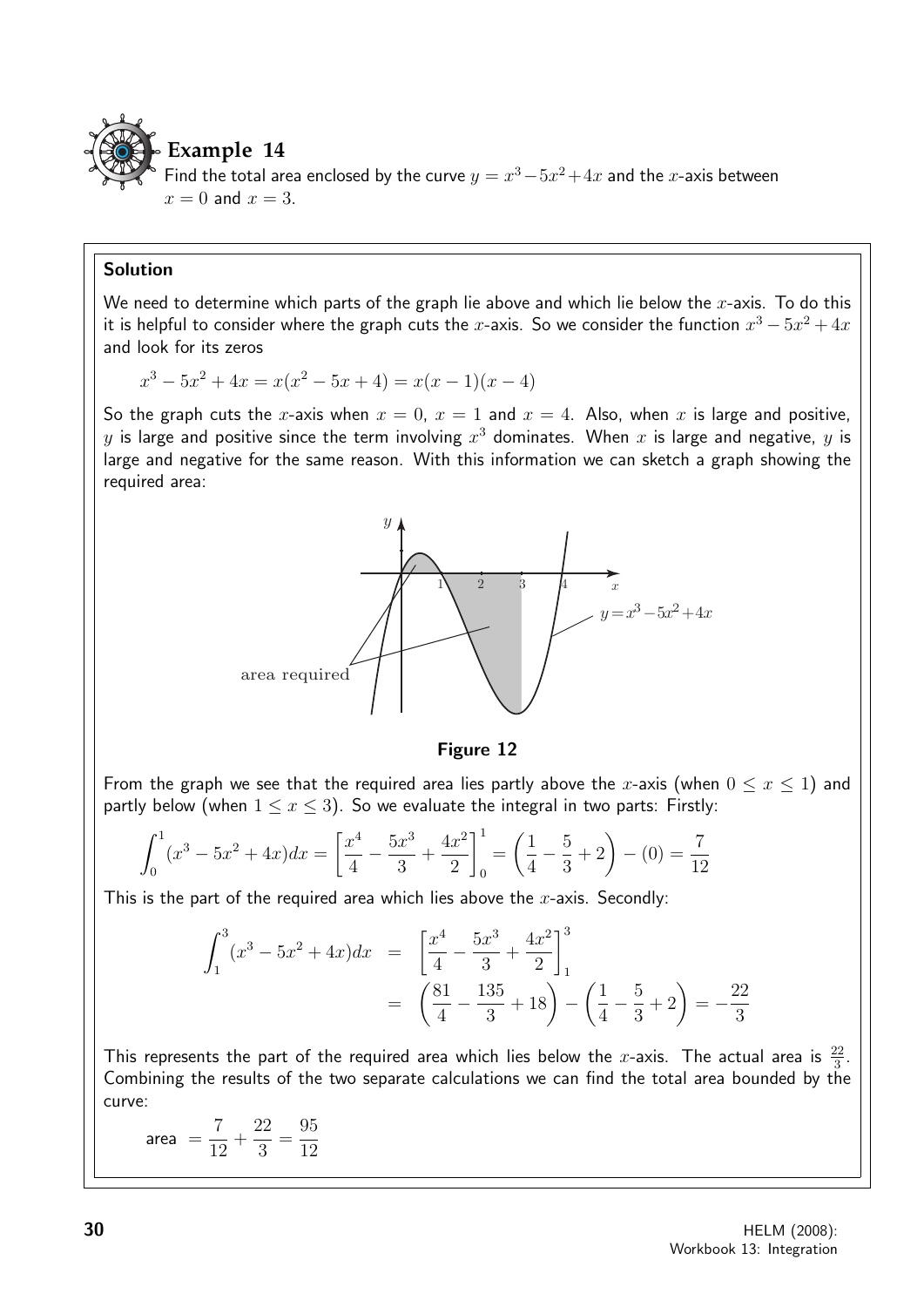



- (a) Sketch the graph of  $y = \sin 2x$  for  $0 \le x \le \pi$ . (b) Find the total area bounded by the curve and the x-axis between  $x=\frac{1}{3}$  $rac{1}{3}\pi$ and  $x=\frac{3}{4}$  $\frac{3}{4}\pi$ .
- (a) Sketch the graph and indicate the required area noting where the graph crosses the  $x$ -axis:



(b) Perform the integration in two parts to obtain the required area:

### Your solution

Answer  
\n
$$
\int_{\pi/3}^{\pi/2} \sin 2x \, dx = \frac{1}{4} \text{ and } \int_{\pi/2}^{3\pi/4} \sin 2x \, dx = -\frac{1}{2}.
$$
\nThe required area is  $\frac{1}{4} + \frac{1}{2} = \frac{3}{4}$ .